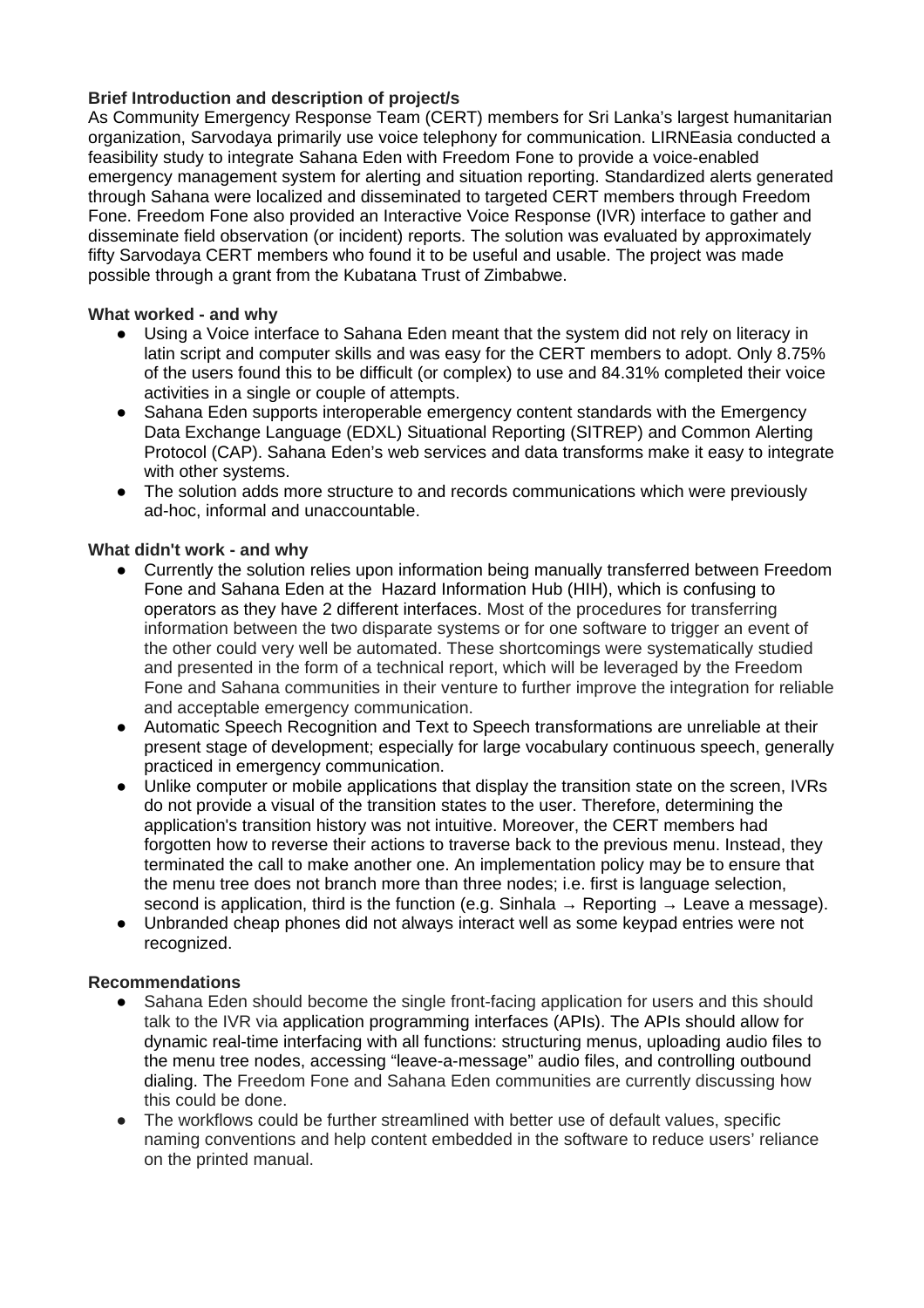## **NOTES**

During all exercises the HIHO were constantly referring to the quick reference guide to determine the next steps. Such steps should be streamlined with software controls. Default values and naming conventions were another cause to constantly refer to the guide. Help content should be provided in the software with quick reference pop-ups or suggested values.

2) FF must be unbundled such that the Operating System (i.e. Linux Debian – Ubuntu), Freeswitch (GSM gateway), http server, and GSM modem can be installed and configure separately. 3) As Sahana disaster management system will be the front end to the users, FF will function in the capacity of a back-end service where Sahana will interface with FF through a set of application programming interfaces (APIs).

The FF

5) Allow for passive and active delivery of voice messages; i.e. passive being user calls to access the message and active being FF calls the user to deliver the message

(1) Voice IVR allows public participation beyond the reach of the literate (& English-script literate) (2) We have piloted (with CERT LK) having public phone in incident reports which then get added to Sahana

(3) Pilot showed that this process needs much tighter integration between IVR & Sahana to be easy enough to use to make part of std business processes

(4) Sahana & Freedom Fone have an active dialog on the best way to make this happen

Hazard Information Hub @ Community Disaster Management Center, Moratuwa, HIH Manager, 3 HIH **Operators** Four Districts: Colombo, Matara, Nuwara-eliya, Ratnapura, ~ 10 - 13 CERT members from each district: Divisional/District Coordinators, Staff

Outbound calls: Text To Speech easy

Inbound Speech To Text is harder: o Trained system limits users o Untrained system limits quality o Voice quality not enough

Extend to Assessments?

LIRNEAsia with support from the Kubatana Trust of Zimbabwe.

Read more: http://lirneasia.net/projects/2010-12-research-program/ff4edxl/

# **Nuwan's:**

**Brief Introduction and description of project/s**